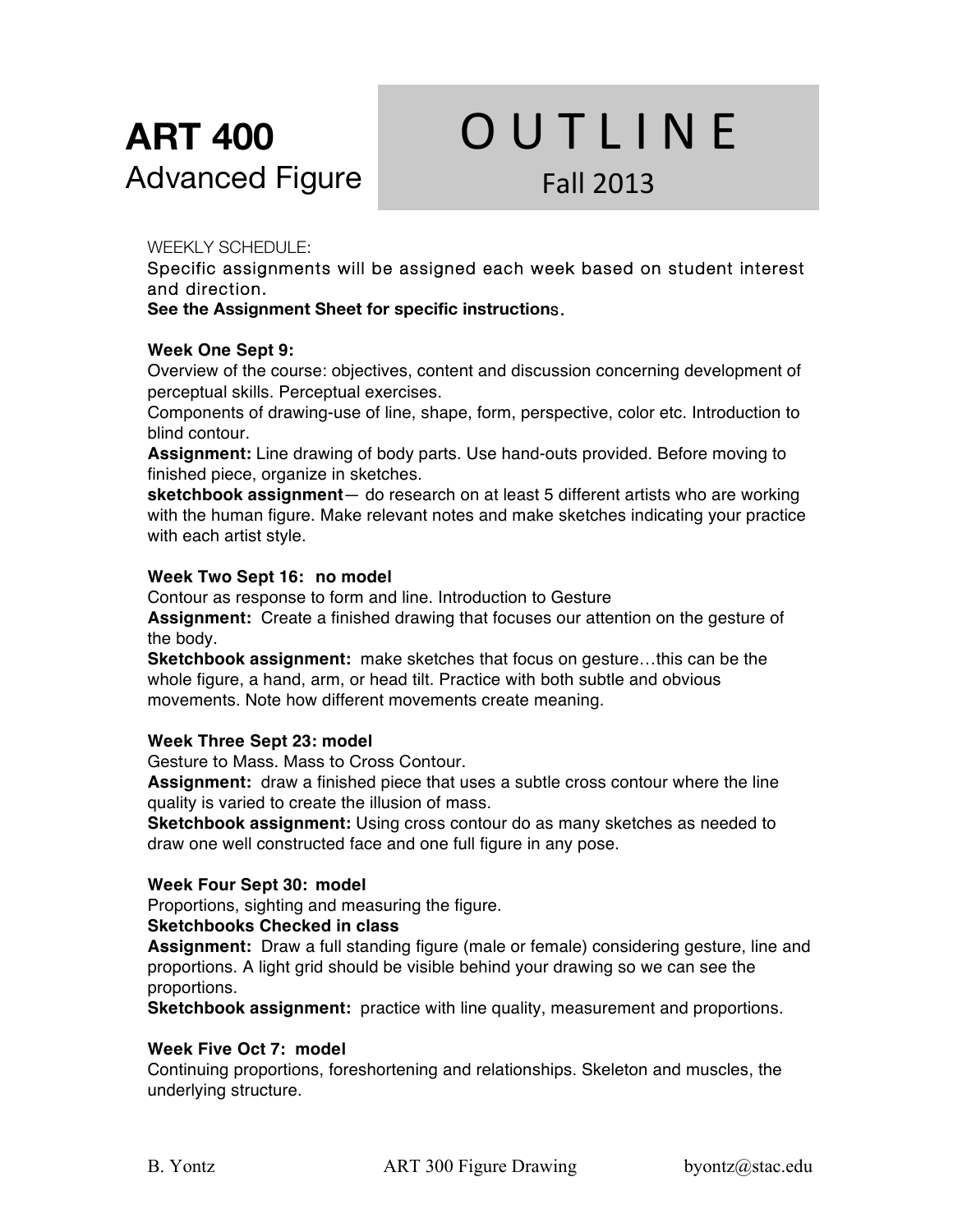**Assignment:** bones and structure **Sketchbook assignment:** bones and structure

**Week Six Oct 14: model** Heads, skulls, faces. Planes and shapes. **Assignment**: to come. **Sketchbook assignment:** to come

**Week Seven Oct 21: no model Mid-term Critique**. **Assignment**: to come **Sketchbook assignment:** to come.

#### **Week Eight Oct 28: model**

Value and Spatial Development.

**Assignmen**t: Draw a finished full figure. Make sure you are considering the line quality, proportions, perspective and creating form with value.

**Sketchbook**: Using researched artists, practice with faces, hands, using value and proportion to improve skills.

# **Week Nine Nov 4: model**

Modeling the figure/ planes and space

# **sketchbooks due**.

**Assignment**: Using examples you find and ones provided, begin developing expressive or contemporary figure studies. Be prepared to discuss in class next week as a beginning for finished conceptual drawing of the figure.

**Sketchbook:** Use this week to practice drawing the face and torso using planes. Do research on artists who work with the figure in expressive ways. Make notes and sketches. You will be using these for homework.

# **Week Ten Nov.11: Conceptual Drawing the figure--**

In class exercise in composition and conceptual use of subject. Experimentation with materials.

**Assignment**: Finish Concept drawing.

**Sketchbook assignment:** Notes and sketches related to finished drawing.

#### **Week Eleven Nov 18: model**

Positive/Negative Space exercises. Integration of figure into ground.

**Assignment:** Begin developing a finished drawing with a figure integrated into a space. We are continuing to work with perceptual drawing so all elements must be drawn from observation. They can be collaged from various sources. **Sketchbook**: no formal assignment this week or for the rest of the semester. Make sure

you are keeping a professional level sketchbook for full credit.

# **Week Twelve Nov 25: model**

#### Finished Figure Drawings

**Assignment**: using the drawing you began last week, integrate at least one pose from class today into the drawing. Carefully add value to create a finished drawing.